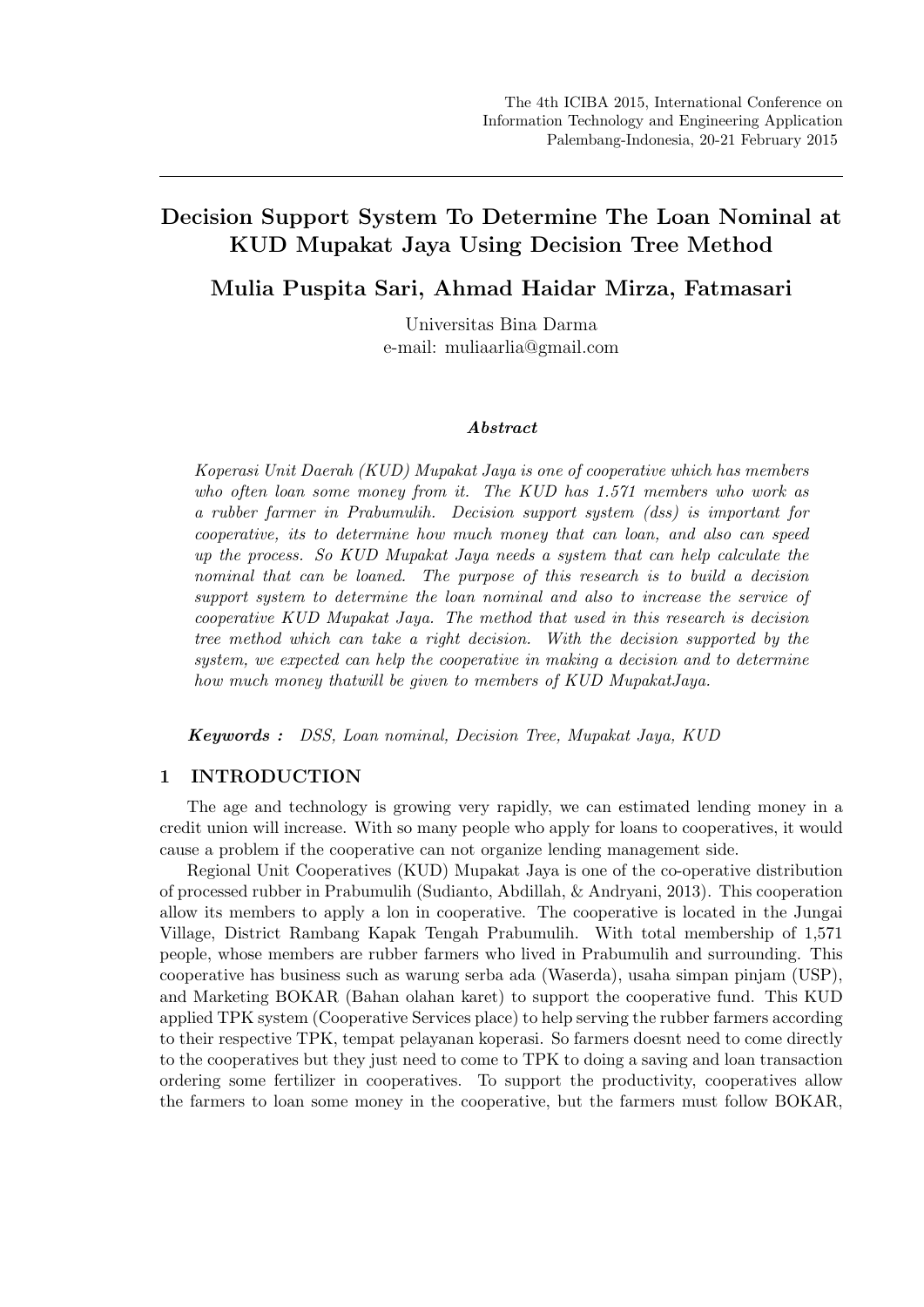bahan olahan karet, marketing which carried by the cooperative. So if the member wants to loan some money, they come to TPK in their places, and TPK will submit their loans to cooperatives Mupakat Jaya to fill the form of loan who will be processed by the cooperatives. Then KUD will decide how much money that will be given to the TPK.

In the cash loan process, the cooperative providing loans to each TPK which applied for a loan. The impact for cooperative is having trouble to determine the nominal that given to every TPK. It is because the cooperative has limited budgets and fund. So to make a lending decision requires so many time. So cooperative requires a decision support system (DSS) which can calculating all the criteria that can support to making decision and to help speed up and simplifying the decision making process.

Decision suport method that used in this research is Decision Tree method. Decision tree is a classification and prediction methods are very powerful and famous. Decision tree method to change the fact that a very large into a decision tree that represents the rule . Rules can be easily understood with natural language. And they also can be expressed in the form of data base language such as Structured Query Language to find records in a particular category (Kusrini, 2009), and decision tree in here used algorithm C4.5. This C4.5 algorithm is an extension of ID3 algorithm which has a function to generate a decision tree. C4.5 algorithm is not limited to binary numbers and generating a decision tree with many variables. Attributes in C4.5 by default generate a branch for each branch of the category attribute (Maimon, 2005).

The method that can support the decision is decision tree (DT). This method is used to modeling the problem that consists of complex decisions become simpler so to make decisions to determine the nominal lending will be more easy and efficient. The results of this process will show the approximate loan nominal that given to members of the Mupakat Jaya cooperative. By calculating the tonnage (rubber results), the assurance that given and the farmers income that would borrow some money.

Based on the problem above the researchers want to make a decision support system to facilitating the cooperative to make a decision, with the title "Decision Support System to Determine the loan nominal At KUD Member Jaya Mupakat with *Decision Tree Method.* 

#### 2 RESEARCH METHODOLOGY

#### 2.1 Development system methods

The system development method that used in DSS method is a method that provides information, modeling and manipulating the data that used to help making a decision in the semi-structured situation and unstructured situation where no one knows for sure how the decision should be made (Alter, 2002) and decision suport system also mean an interactive information system that provides information, modeling, and manipulating data (Kusrini, 2007).

#### 2.2 Research method

This research is using a descriptive method. According to Zikmund William (2003), descriptive method is a research that design to describe the characteristic from a population or a phenomenon.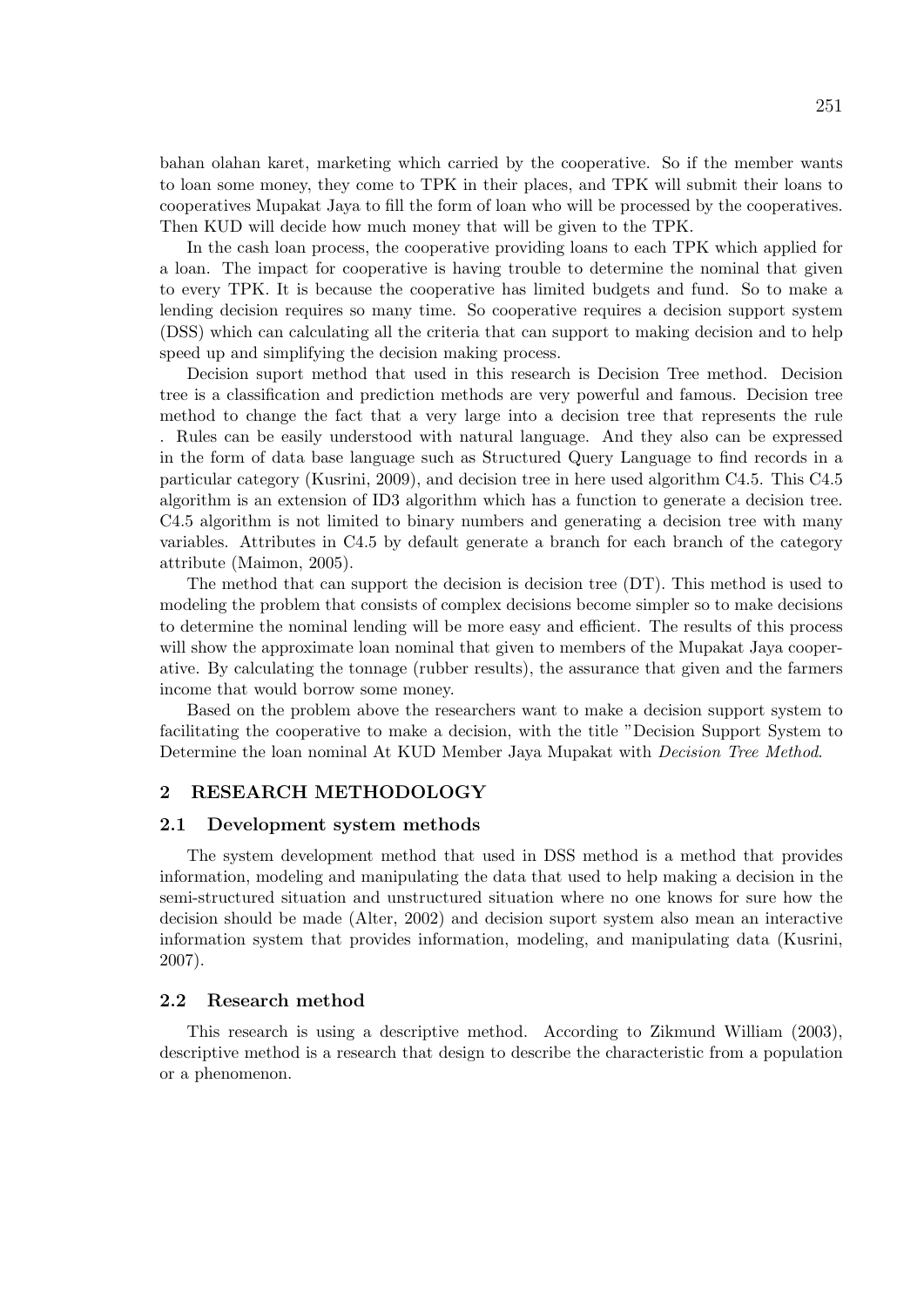## 3 RESULT AND DISCUSSION

### 3.1 Result

Based on the research tha thas been done at KUD Mupakat Jaya, the result is a decision support system determines the loan nominal at KUD Mupakat Jaya with Decision Tree method. These systems are expected to help the performance of the employee of KUD Mupakat Jaya in the process of determining the loan nominal to be given to the cooperative members that applying for loans. To make these systems, the writer used the C4.5 Decision Tree Algorithm with PHP programming language.

### 3.2 Discussion

The result of a decision support system is determines the loan nominal at KUD Mupakat Jaya has an output such as loan nominal consideration that can be given to the members according to the KUD Mupakat Jaya terms.

#### 3.3 Dataset Page

This dataset pages function is to view the data or rule that has been made based on the criteria established by KUD Mupakat Jaya, on this page there are 12 rules that have been set by KUD Mupakat Jaya. This page have an add button, edit and delete its for if there is any change in the rule.

|                                                                                                                             | <b>Contract Contract Contract</b> |                      | ---                              | <b>Contract Contract Contract</b> |                                | the company of the company of the company of the company of the company of the company of |  |  |
|-----------------------------------------------------------------------------------------------------------------------------|-----------------------------------|----------------------|----------------------------------|-----------------------------------|--------------------------------|-------------------------------------------------------------------------------------------|--|--|
| <b>BALGARE</b><br>Februari 2015<br>Av. Ave.<br><b>ALC:</b><br><b>Service State</b><br><b>STAR</b><br>٠<br>$F = T$<br>٠<br>٠ |                                   |                      | <b>DATA DATASET</b>              |                                   |                                |                                                                                           |  |  |
| <b>A</b>                                                                                                                    |                                   |                      |                                  |                                   |                                |                                                                                           |  |  |
| $\mathbb{R}$<br>20 27 28<br><b>22 25 25</b><br>$\mathbf{r}$                                                                 | <b>Reda Federal</b>               |                      |                                  |                                   |                                |                                                                                           |  |  |
|                                                                                                                             | A Katchelseet M Hazus Dateset     |                      |                                  |                                   |                                |                                                                                           |  |  |
|                                                                                                                             |                                   |                      | <b>Tongse Jamiean</b>            |                                   | Penahasian Asyranal Peminiaman | Pinjaman Laugh                                                                            |  |  |
|                                                                                                                             |                                   |                      | <b>Rendell</b> Engineering       | <b>MAGE</b>                       | Electrician                    | MARANA                                                                                    |  |  |
|                                                                                                                             |                                   | <b>Bandah Burnsh</b> |                                  | <b>NAME</b>                       | <b>Flanchut</b>                | ------                                                                                    |  |  |
|                                                                                                                             |                                   |                      | <b>Handell Exceptioners Mars</b> |                                   | <b>Black Hotel</b>             |                                                                                           |  |  |
|                                                                                                                             |                                   |                      | Sedana Tenebratura Redana        |                                   | Exploring                      | Telefonicial                                                                              |  |  |
|                                                                                                                             |                                   |                      | Sedana Esniarago                 | Sedana                            | Sedana                         | 2000000                                                                                   |  |  |
|                                                                                                                             |                                   | <b>Redona</b> Ruman  |                                  | Rekens                            | Extens                         |                                                                                           |  |  |
|                                                                                                                             |                                   |                      | <b>Sedana</b> Exchange           | <b>Bank</b>                       | <b>Backeton</b>                | MANAGEM                                                                                   |  |  |
|                                                                                                                             |                                   |                      | Sedana Rumah                     | <b>Daniel</b>                     | Sedana                         | energie                                                                                   |  |  |
|                                                                                                                             | ٠                                 |                      | <b>Bedong TanahRation</b>        | <b>DELB</b>                       | Timpa                          | 8000000                                                                                   |  |  |
|                                                                                                                             |                                   |                      |                                  |                                   |                                |                                                                                           |  |  |

Figure 1: Data Set

# 3.4 Training Pages

The training pages are the dataset training C4.5 algorithm. This dataset training pages only used once, its when this system started at KUD Mupakat Jaya. And will be used again if there is a change of the rule set.



Figure 2: Training Page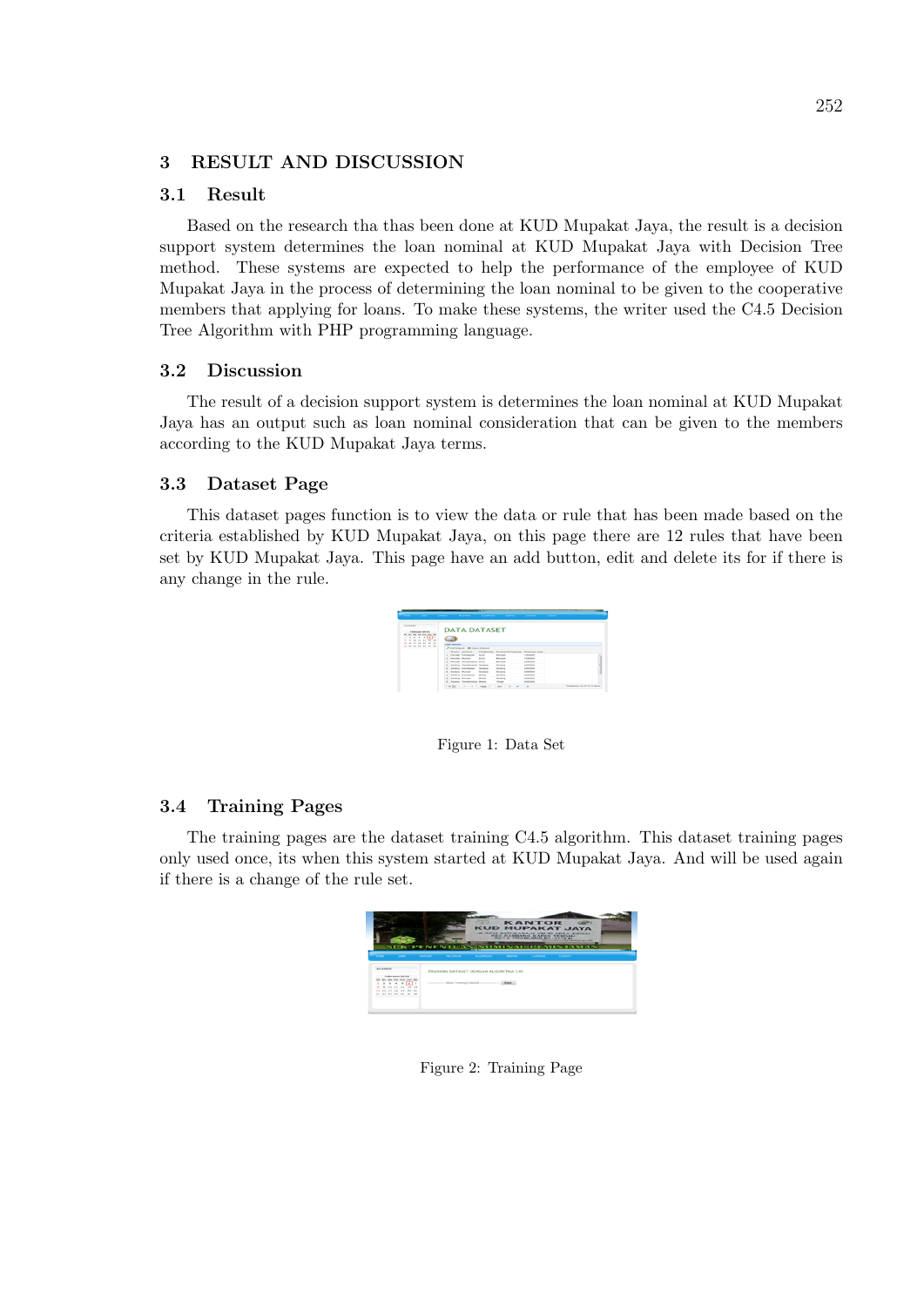#### 3.5 Classification pages

The classification page is a page for inputting cooperative members data that will apply for loans and calculate how much money that could be given. On this page there is a debtor classification button.

| the company of the company of the company of                           |                            | CATALOG - PEATRAS - MARGARET - MARGARET - MARGARET - LANGARET - LOCATION |
|------------------------------------------------------------------------|----------------------------|--------------------------------------------------------------------------|
| <b>MALENDER</b>                                                        |                            | KLASIFIKASI DATA BERDASARKAN ATURAN YG DIBANGUN                          |
| Enhances and h                                                         |                            |                                                                          |
| the the Alb Mon Jun this<br>$\sim$<br>$\sim$<br>$\mathbf{r}$<br>٠<br>٠ | <b>Nama Detriur</b>        |                                                                          |
| <b>ALL ART ART AND</b><br>$\overline{\phantom{a}}$<br><b>A</b>         | $\sim$                     | (7) LANLAND (7) Personalized                                             |
| on on<br>1.81<br>$\sim$<br><b>AR AN AN AN AF AR</b>                    | <b>Tanggal Pinjam</b>      |                                                                          |
|                                                                        | <b>Tanggal Jaluh Tempo</b> |                                                                          |
|                                                                        | <b>ALASKAR</b>             | ×                                                                        |
|                                                                        | <b>FAIL TWIN</b>           |                                                                          |
|                                                                        | Toronto                    | <b>Handah</b> v                                                          |
|                                                                        | <b>James</b>               | <b>Fluences</b><br><b>ALC</b>                                            |
|                                                                        | Penghasian                 |                                                                          |
|                                                                        |                            | Klasificasi Dabitur Elesset                                              |

Figure 3: Classification Page

#### 3.6 Notification pages

Notification pages is a page to display the notification member data that has lend every month in KUD Mupakat Jaya and also addressed to the head of KUD Mupakat Jaya. In here administrators will select the month and year to print out the notification.



Figure 4: Notification Page

#### 4 CONCLUSION

Based on the explanation that has been described in the previous sections, it can be concluded belows:

- 1. This study produced a decision support system to determine the loan nominal at KUD Mupakat Jaya, which can help the employee to determine the loan nominal that will be given to cooperatives members.
- 2. Producing a decision support system determines the loan nominal at KUD Mupakat Jaya using Decision Tree method, and implemented by using the PHP programming language.
- 3. With the decision support systems determines the loan nominal at KUD Mupakat Jaya, and can speed up the process of determining the loan nominal so the cooperative members can more quickly receive their loan money.